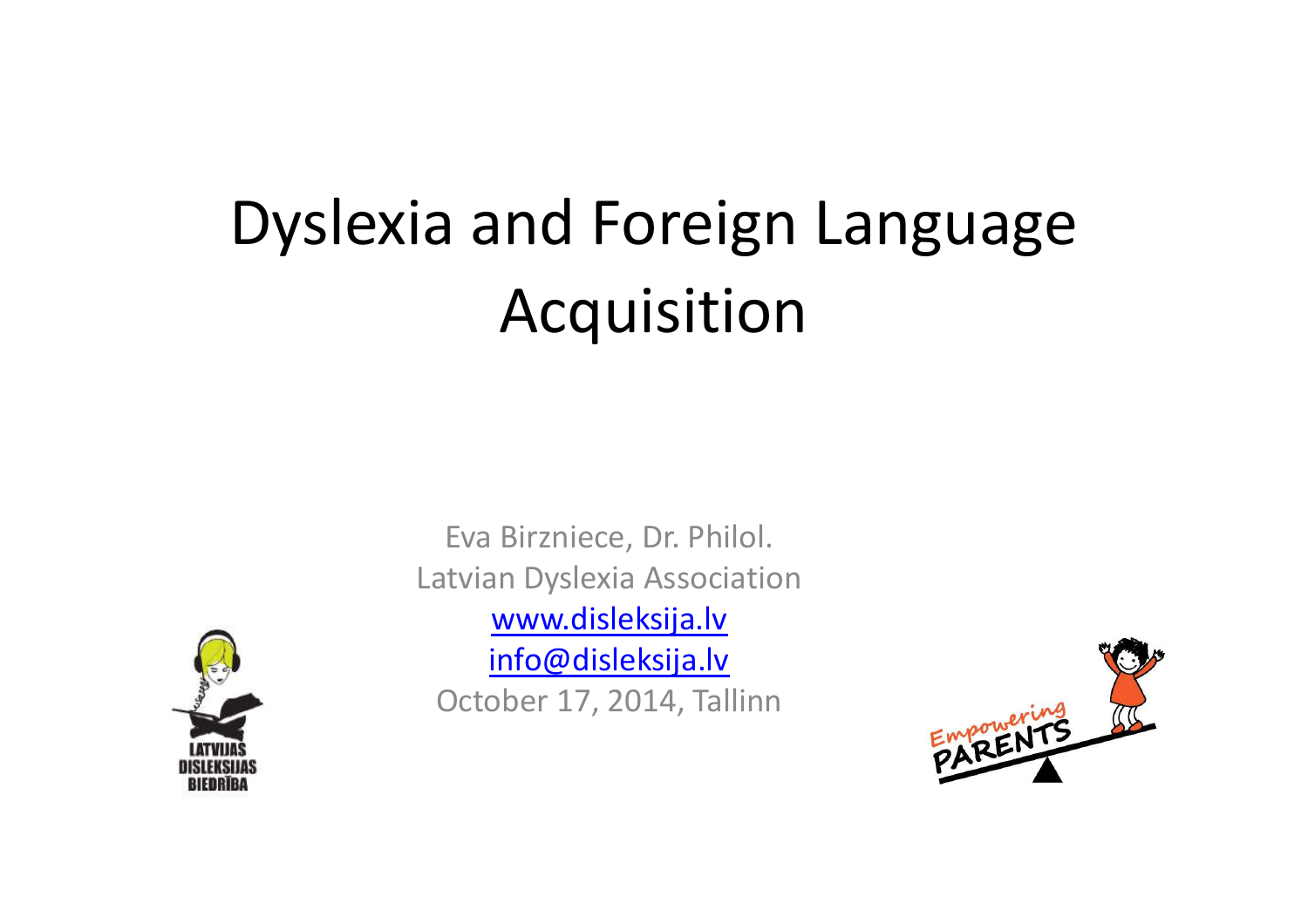## Hyposesis

There are (many) students with identified and unidentified dyslexia in schools and their dyslexia influences their ability to acquire their second (third, fourth) language but most of them do not receive informed educational and up-to-date ICT support and are helped in an ad hoc manner depending on each individual teacher's competence, empathy and resources.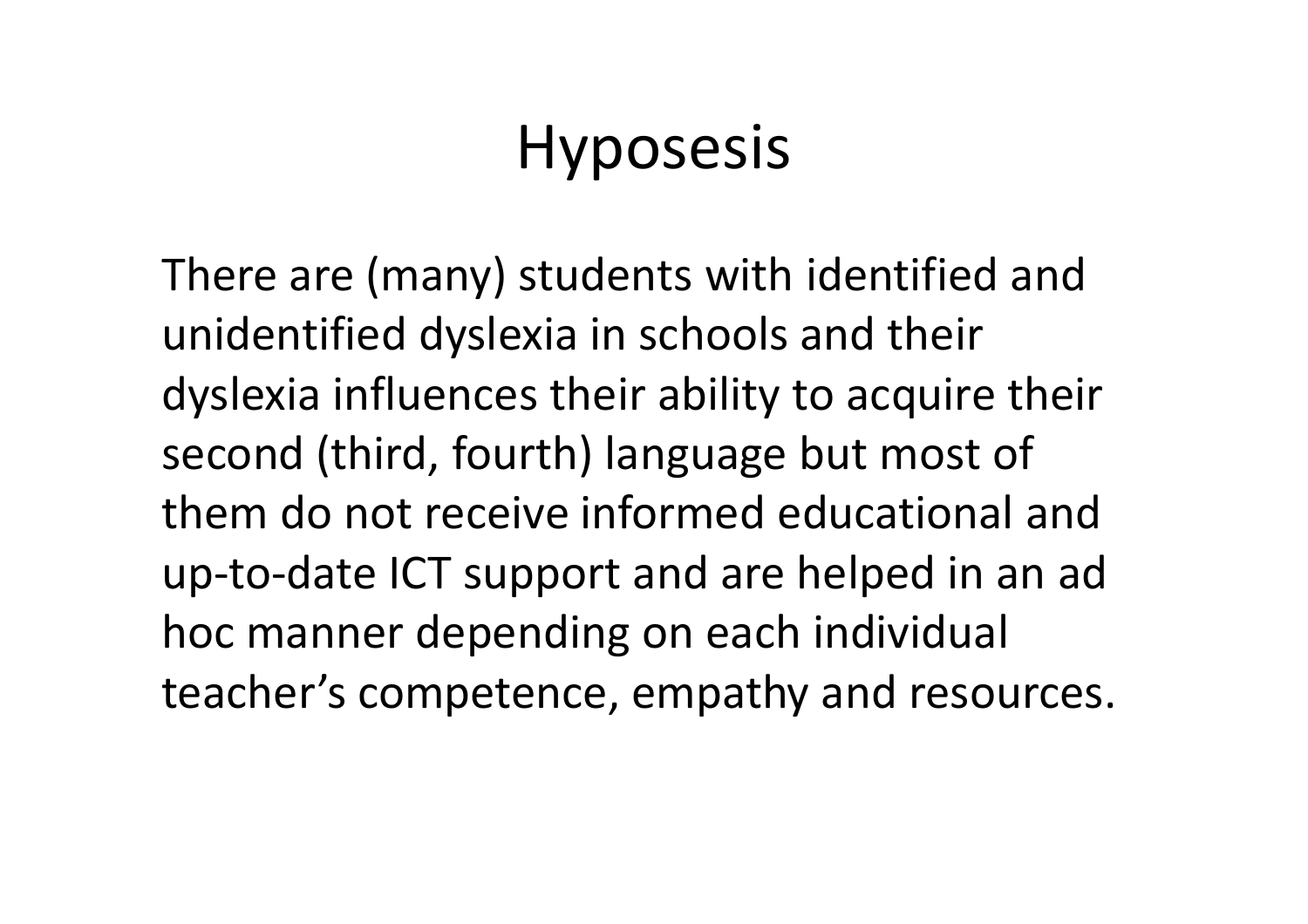# Dyslexia and second language (SL) acquisition

- As dyslexia is a phological weakness (difficulty to manipulate sounds of a language) it and other reading difficulties in native language affect SL acquisition negatively.
- Dyslexia manifests in
	- –— Reading;
	- and the state of the state — Spelling;
	- and the state of the state Writing and
	- and the state of the state  $-$  SL acquisition.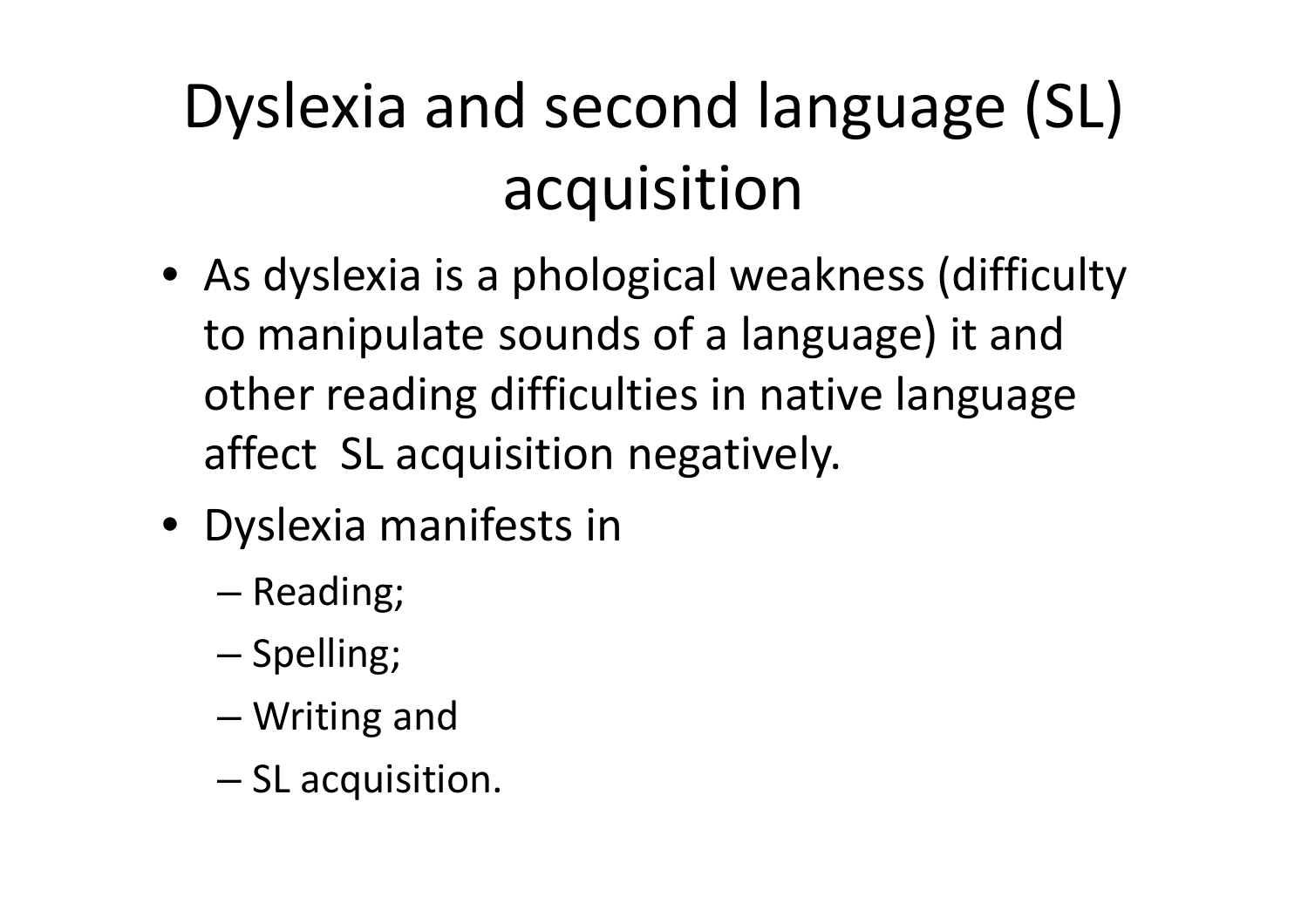# Dyslexia and second language (SL) acquisition

- Dyslexia manifests in
	- –— Reading;
	- and the state of the state — Spelling;
	- –Writing and
	- and the state of the state  $-$  SL acquisition
- For some student dyslexia **may manifest only in SL acquistion** as their phonological and fluency deficits are well remediated in their native lge by good reading instruction.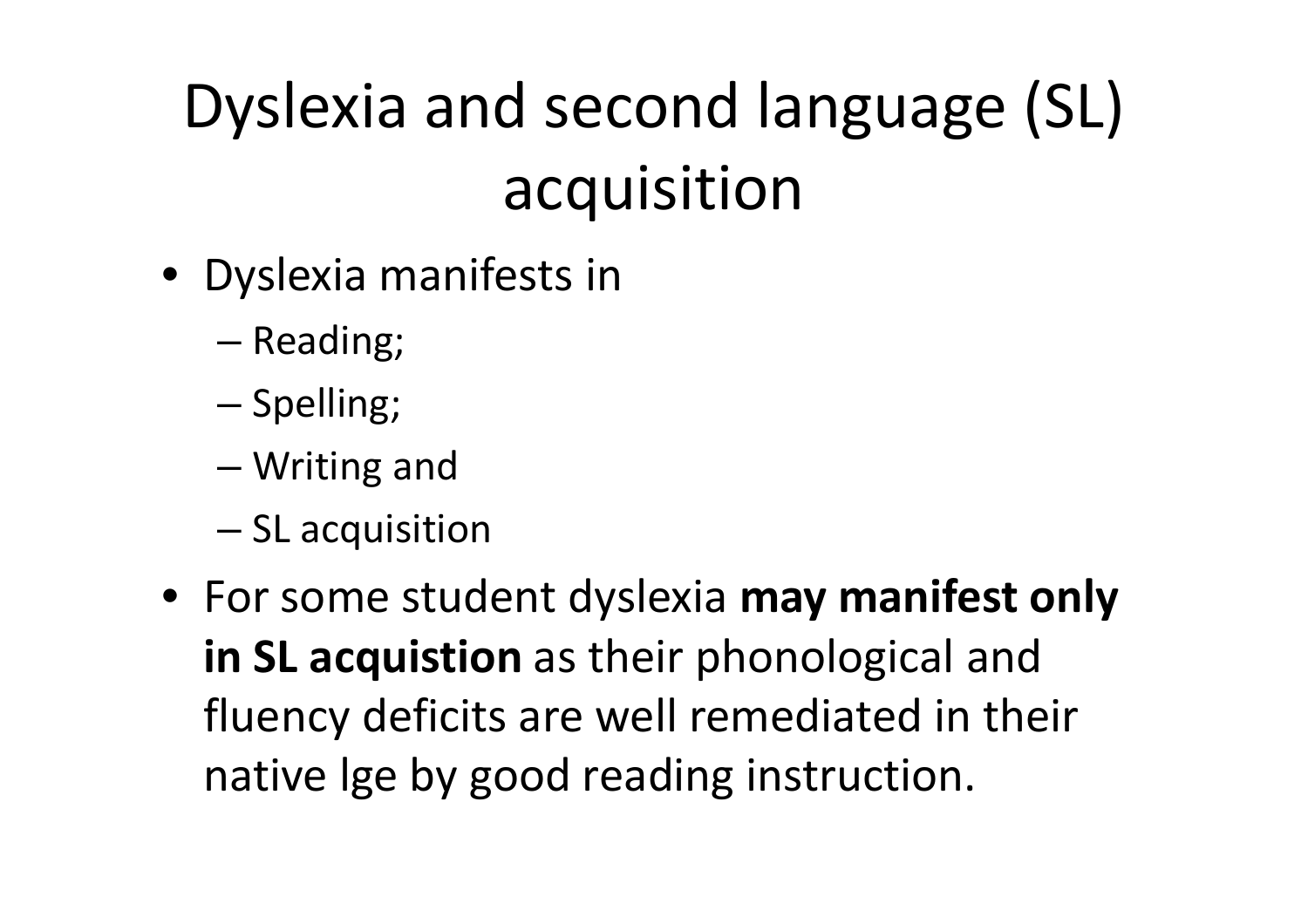## Dyslexia and second language (SL) acquisition II

• Linguistic Coding Differences Hypothesis (LCDH) (Sparks, Ganschow, 1991) – «poor readers have problems with phonological/orthographic (sound and sound/symbol) and syntactic (grammatical) but not the semantic (meaning) components of language.»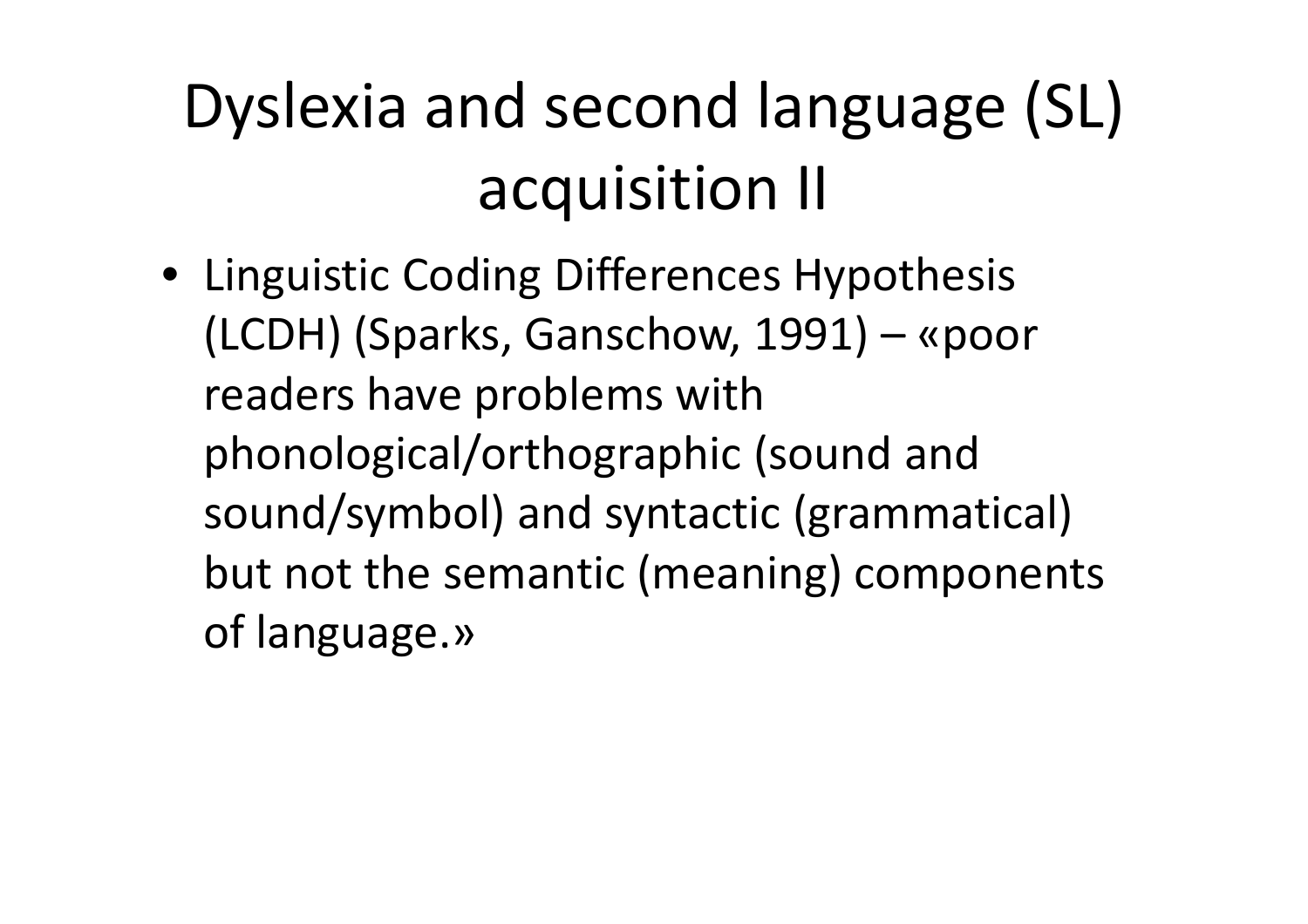#### Dyslexia and SL Acquisition III

• Though – some students without these may have difficulty learning SL in a classroom setting (but – they learn a SL in real life situation!). **At-risk students.**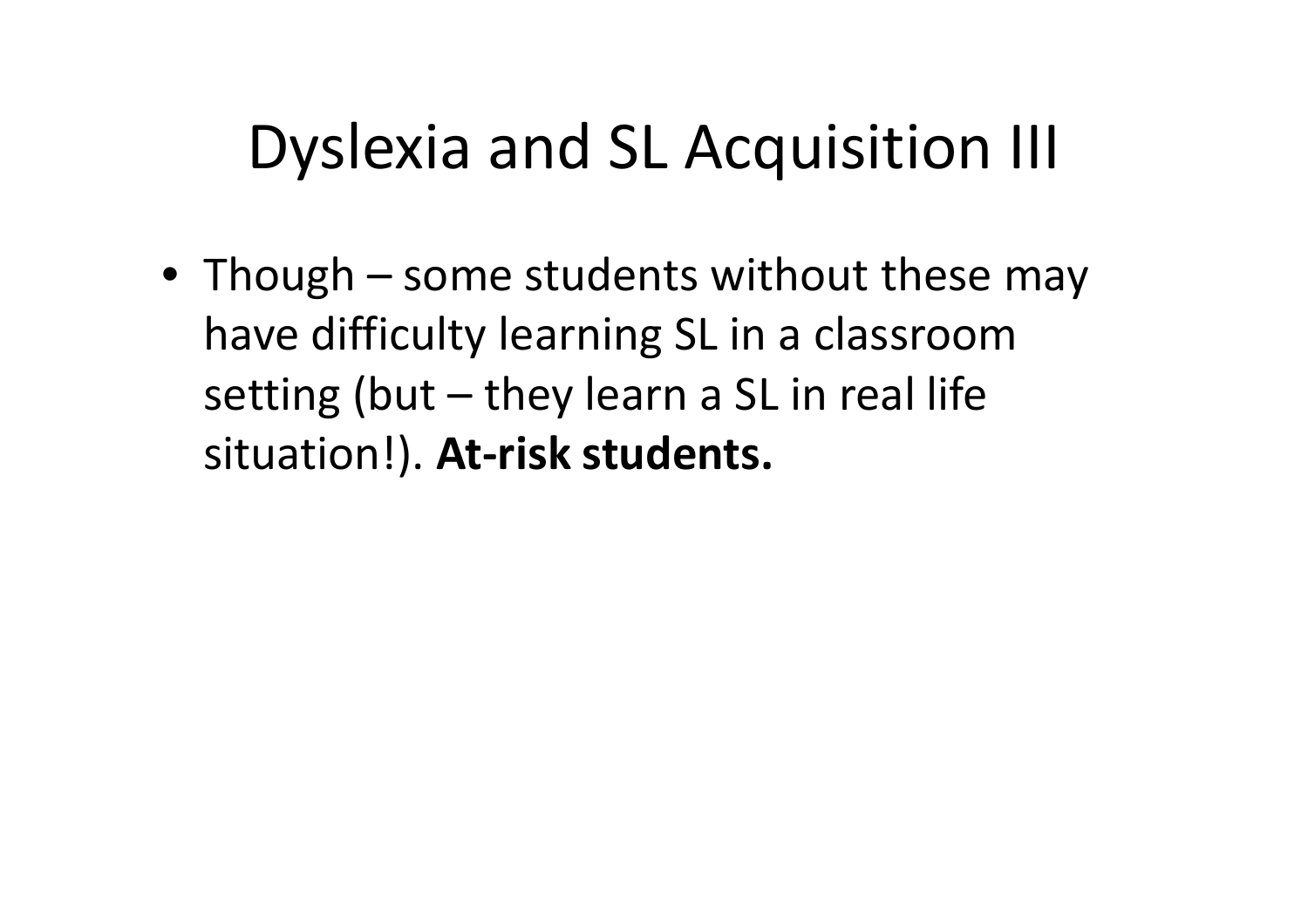### SL skills affected

- Reading
- Writing
- Listening
- Speaking
- Various combinations of difficulties various lge aspects at work:
- the first 2 can be weaker, the last 2 – stronger;
- the reverse combination;
- all the 4 skills are weak.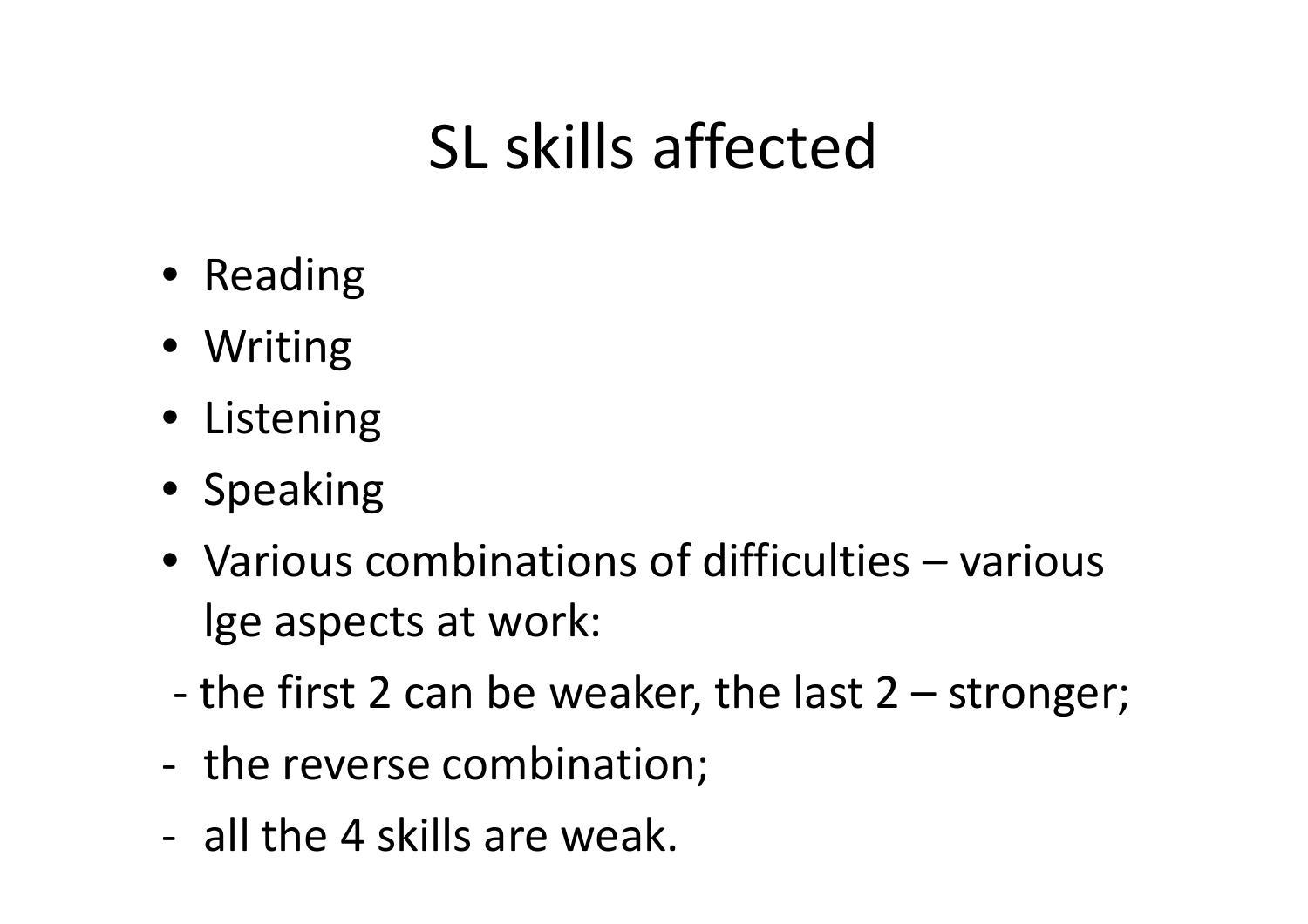### SL skills affected II

- Sometimes **only spelling is affected** with other lge skills appropriately strong –
- Confusion of letters
	- and the state of the state Y with J
- student in English keeps writing phonetically
	- and the state of the state — I as ai;
	- and the state of the state  $-$  And as end;
	- –Would as wud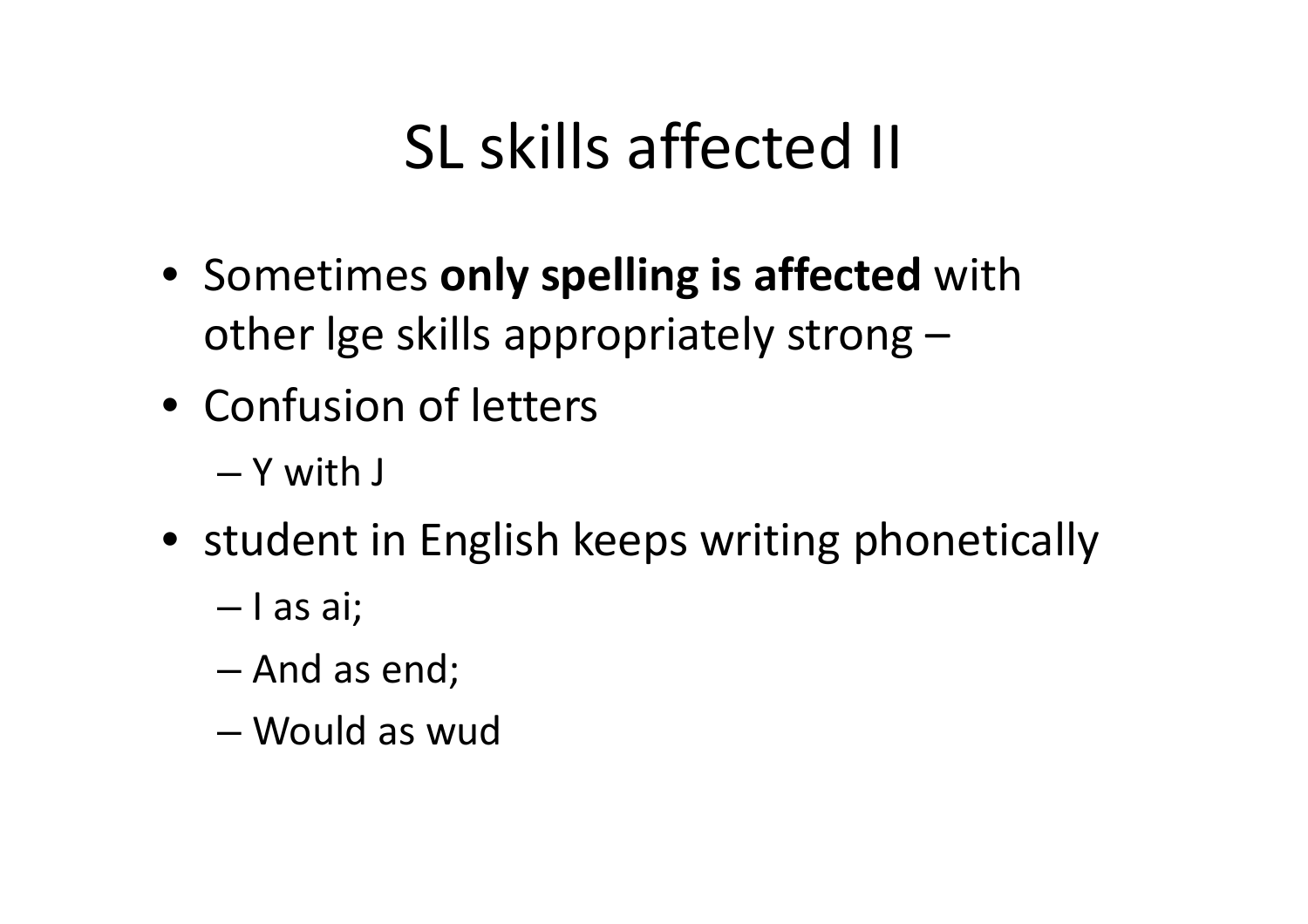### SL skills affected III

- Difficulties from moderate to severe degree.
- In different foreign lges difficulties can manifest with various severity:
	- and the state of the state Various alphabets –Latin and Kirilic;
	- –Quality of lge instruction (C.H.Andersen);
	- and the state of the state **Deep (non-transparent) vs shallow** (transparent) orthograpies (direct letter sound correspondence)
		- Finnish, Italian, Latvian as shallow orthograpies vs English as deep orthograpy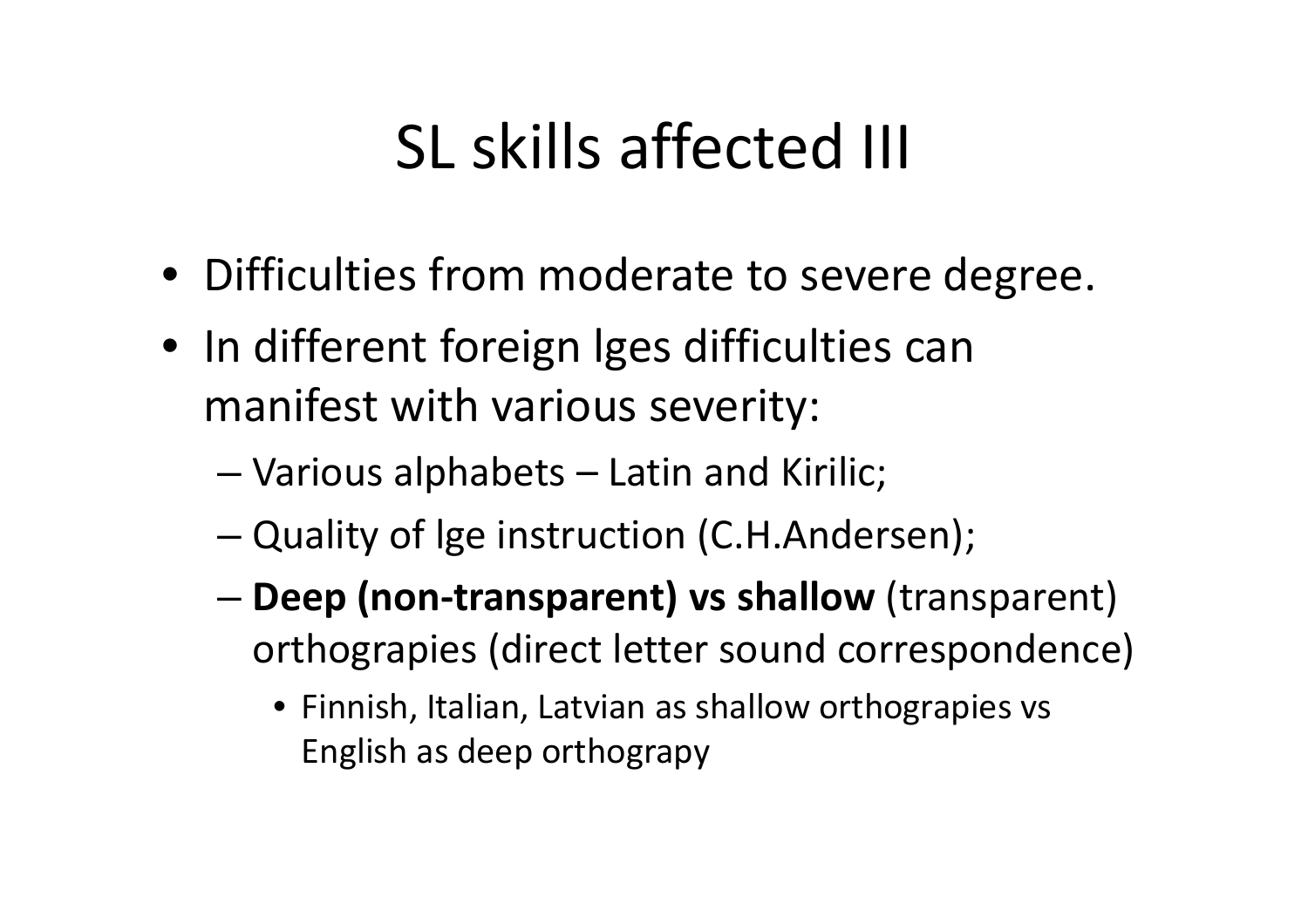### English - modern *lingua franca*

- The first SL at schools in many EU countries.
- The «deepest» orthography of all EU lges.
- Deep orthography as opposed to shallow orthogaphy of many lges in EU.
- Learning from environment and media is a benefit –many students have good listening and speaking skills (that come naturally from exposure to English via media).
- Also good comprehension of English (literacy vs proficiency).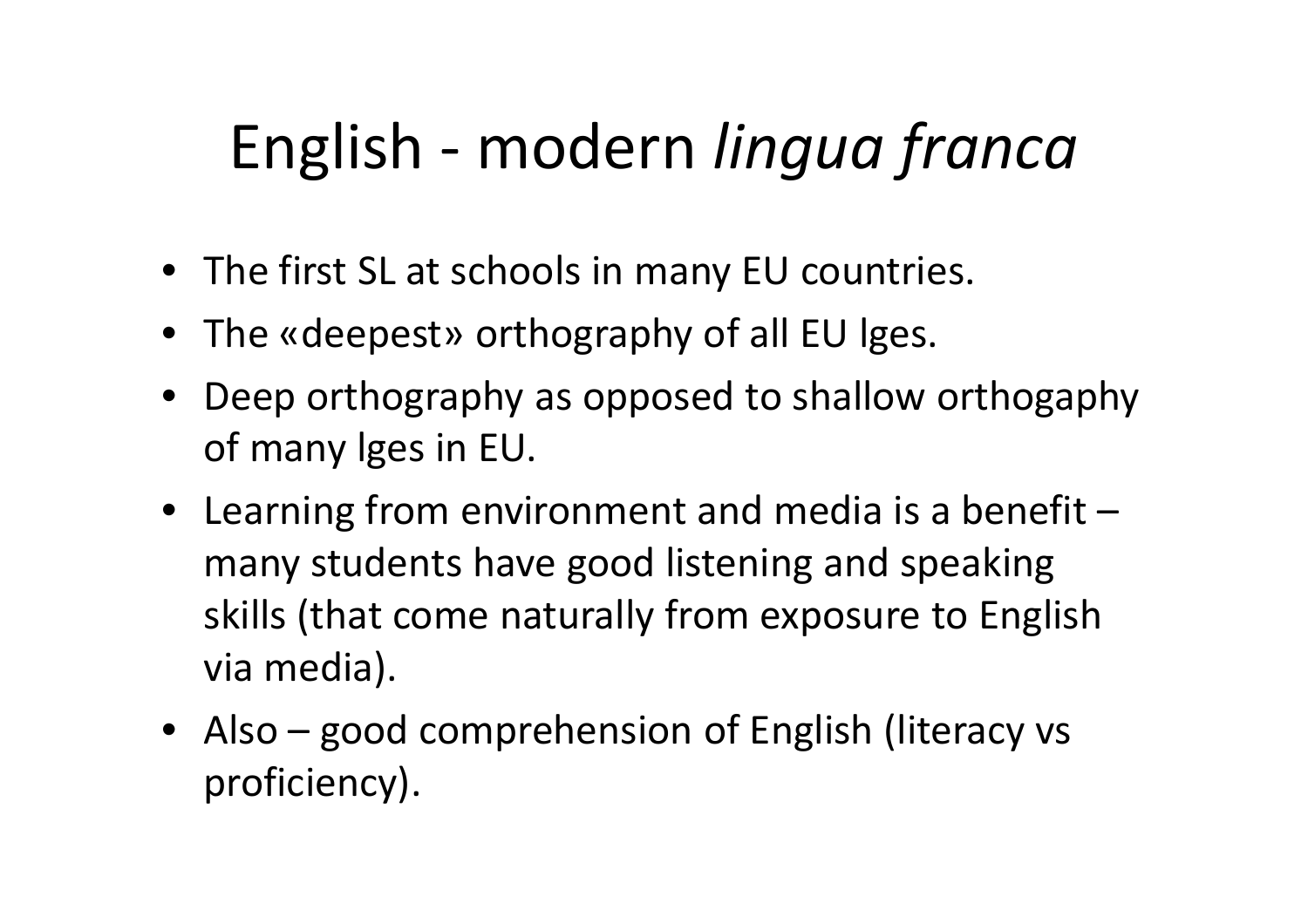## A Case Study I literacy vs proficiency

- A secondary school student a native level speaker of English with severe and 'classic' dyslexia (distinct phonological deficit):
	- –very verbal, rich vocabulary in both lges;
	- and the state of the state — rich background knowledge in many fields;
	- – $-$  can write with pleasure if interesed;
	- and the state of the state  $-$  Spells phonetically  $-$  as he hears;
	- – has difficulty spelling the simplest English words – e.g. go, new, about, hello.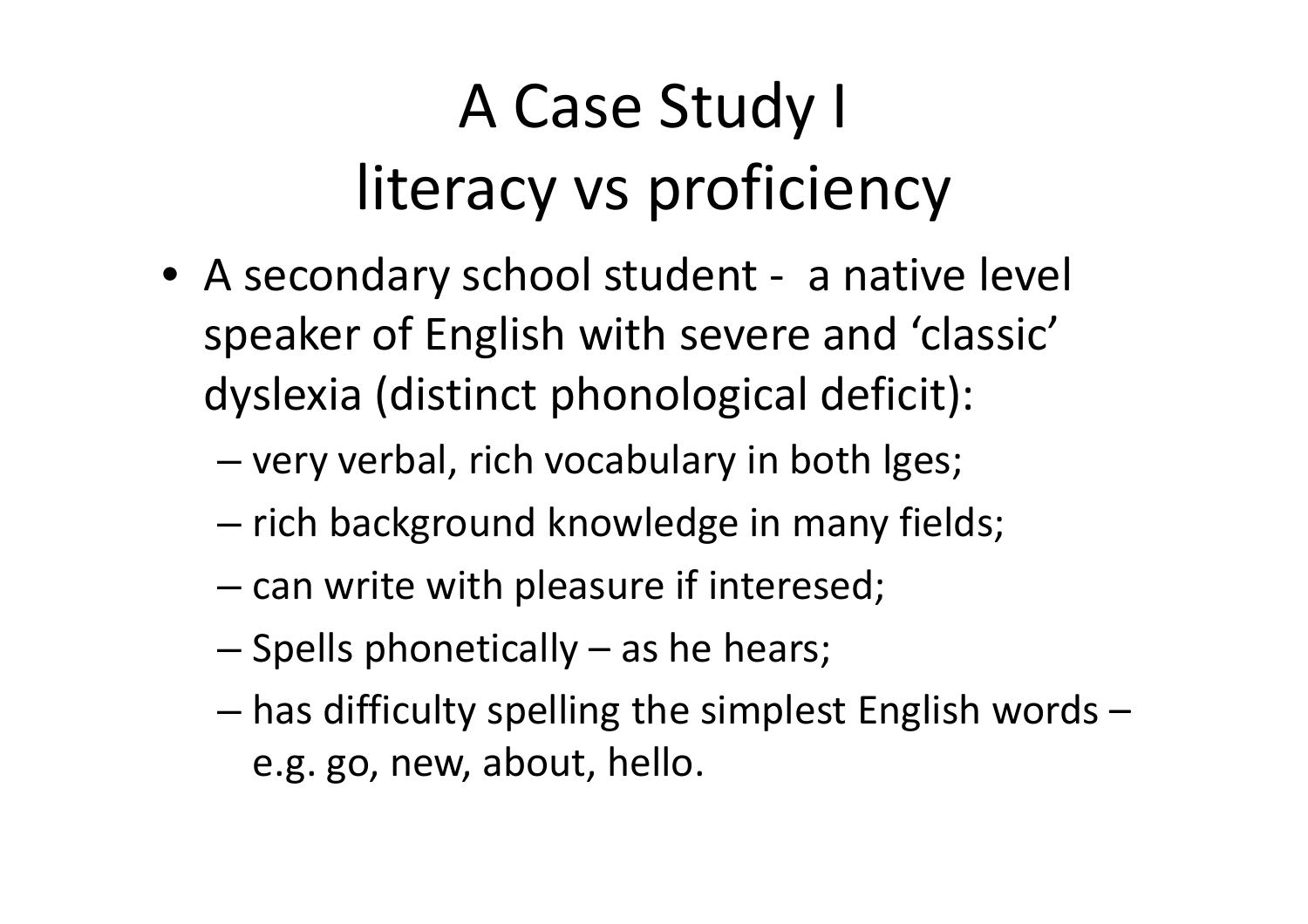### A Case Study II

- A young woman with unidentified dyslexia working in a news agency and studying for 2 university degrees:
	- –– Has problems with spelling in Latvian and all foreign lges she knows;
	- – Very good at learning foreign languages – «They just get written on my hard drive»;
	- – Almost failed secondary school because of weak writing – made a deal with her teacher of Latvian;
	- and the state of the state – Has anxiety about her spelling skills – would like to improve them but there is no offer to do that.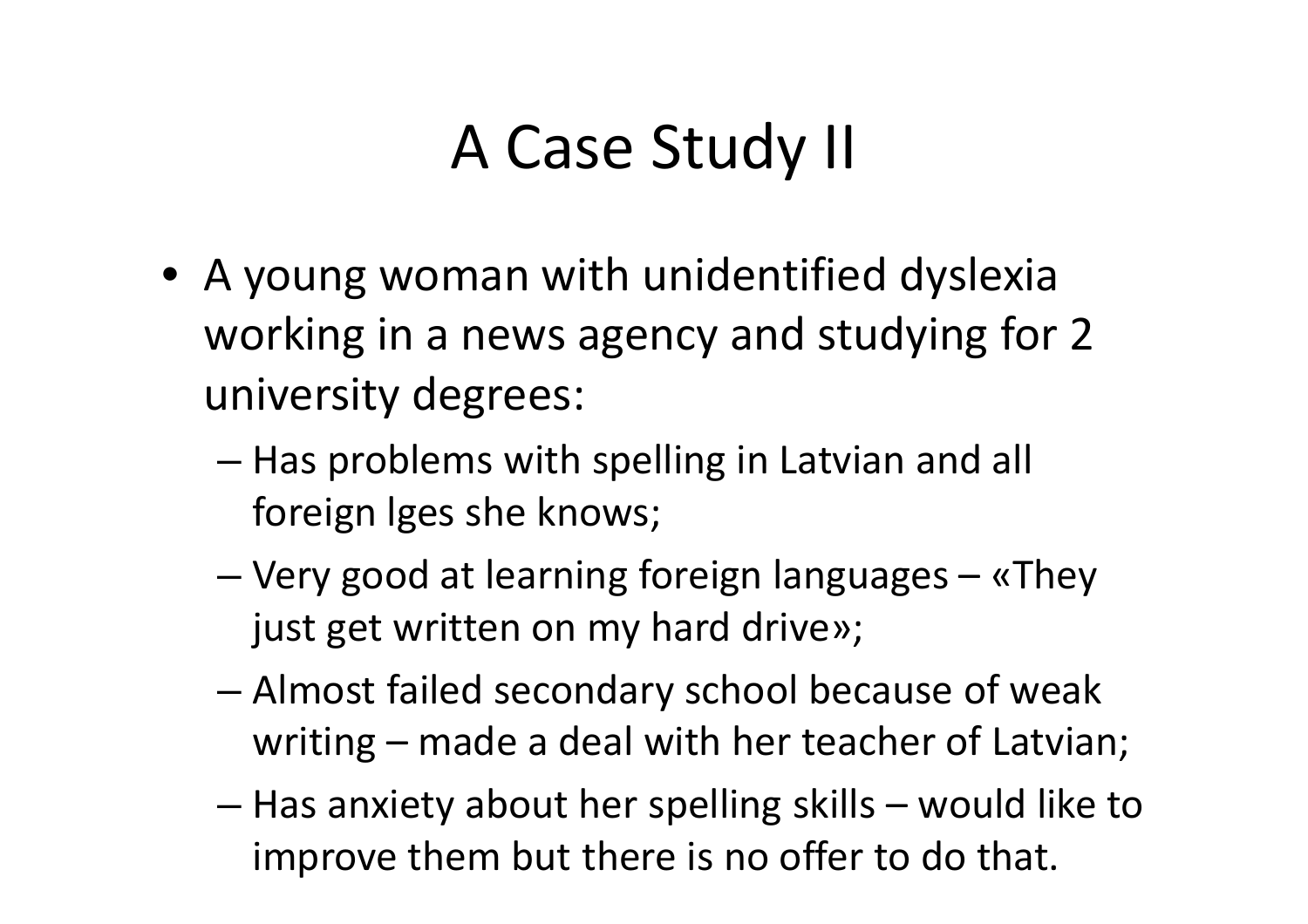### What to do? I

- Be informed about dyslexia.
- Teach and test thru the strongest skill (listening, speaking).
- Difficulties with linguistic terms student knows the lge, but **does not know lingusitic terms** for them – learning can be more difficult than (just) knowing.
- Provide structured, direct, specific, cumulative assitance.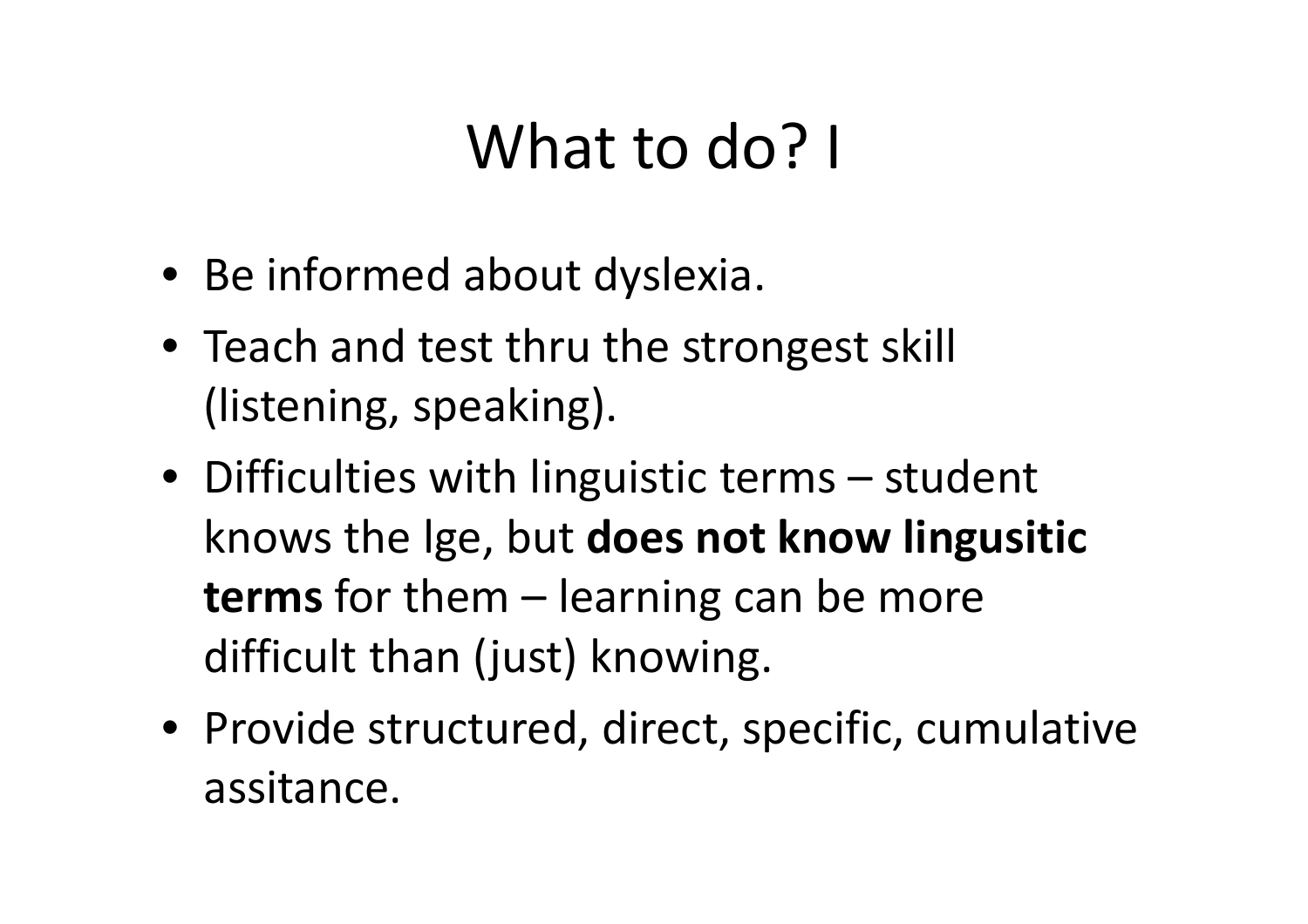#### What to do? II

- Avoid linguistic terms, give example/model for the task to be done (Case 1).
- Teach phonic rules (80% of English ir regular):
	- and the state of the state Use the textbooks that have these rules;
	- –— Integrate these rules in every lesson.
- Teach irregular words by heart:
	- and the state of the state Decrease the number of words a student should learn per class as compared to other students;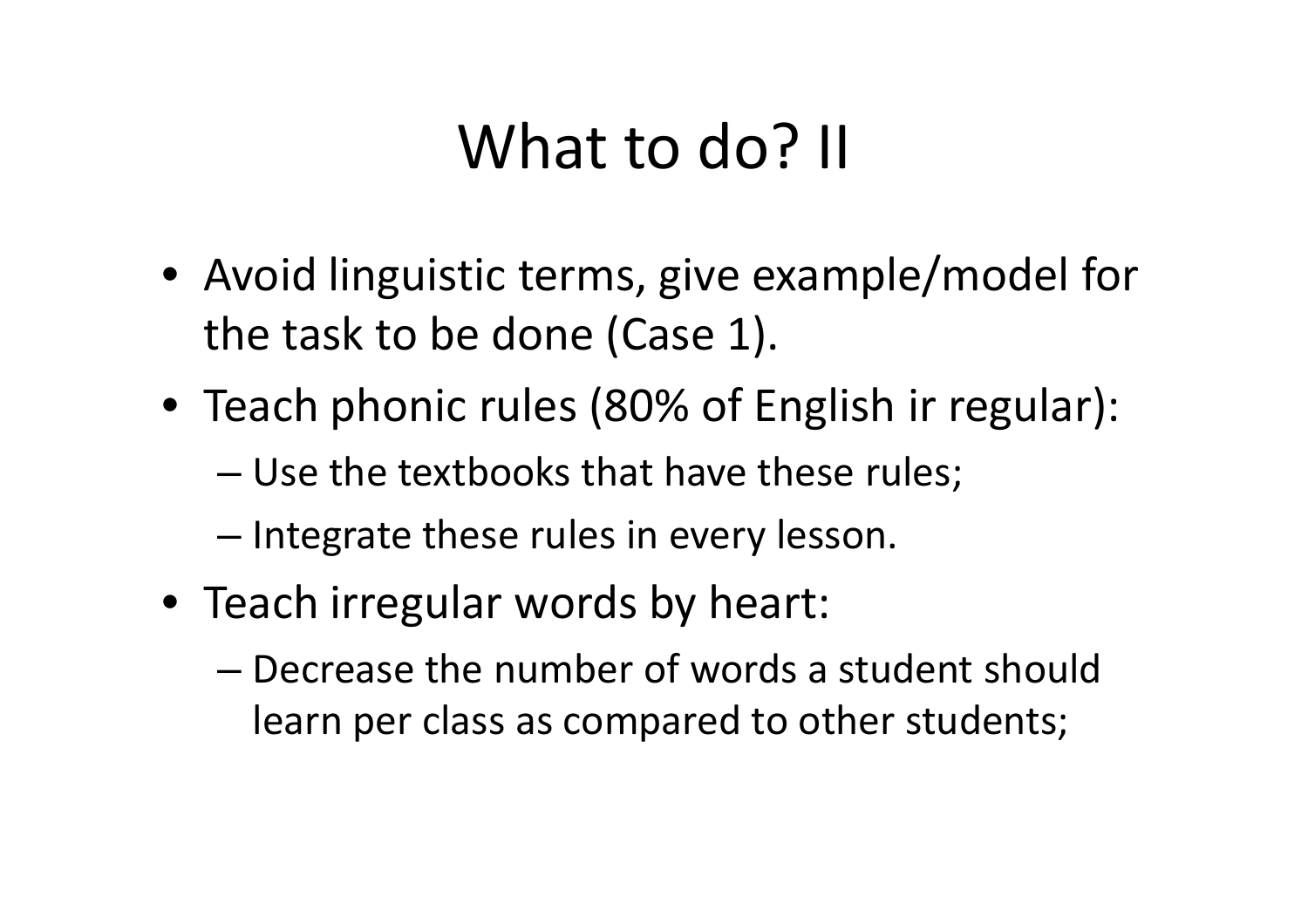### What to do? III

- Use ICT tools:
	- –text-to-speech in English – free and high quality;
	- -Spell cheker for spelling;
	- -- Free on-line recources of audio recordings of literature (www.gutenberg.org)
- Teach ecplicitly this helps to generalise:
	- –— Parts of words — prefixes, suffixes;
	- and the state of the state — Origins of words – Latin, Greek roots;
	- –— Terms of different school subjects (sciences, literature, etc.)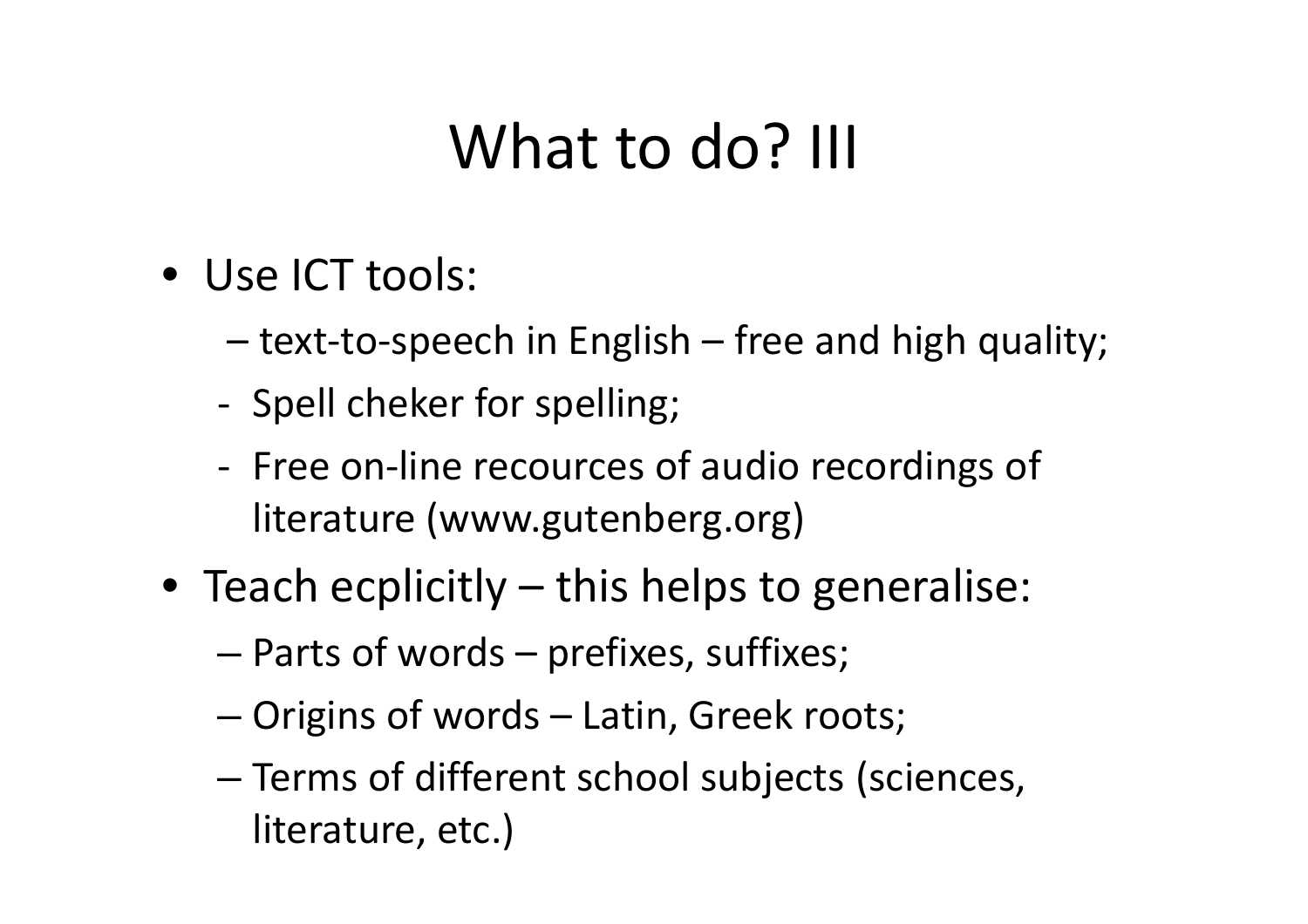### What to do? III

- Use ICT and digital exercises and tests.
- Train awareness and metcognitive skills what helps you to learn? What confuses you here?
- Overtrain, overlearn!
- Waving a SL as an academic requirement:
	- – Done in some countries both on secondary and university level;
	- and the state of the state A sign lge as an option (SL in Norwegian secondary school).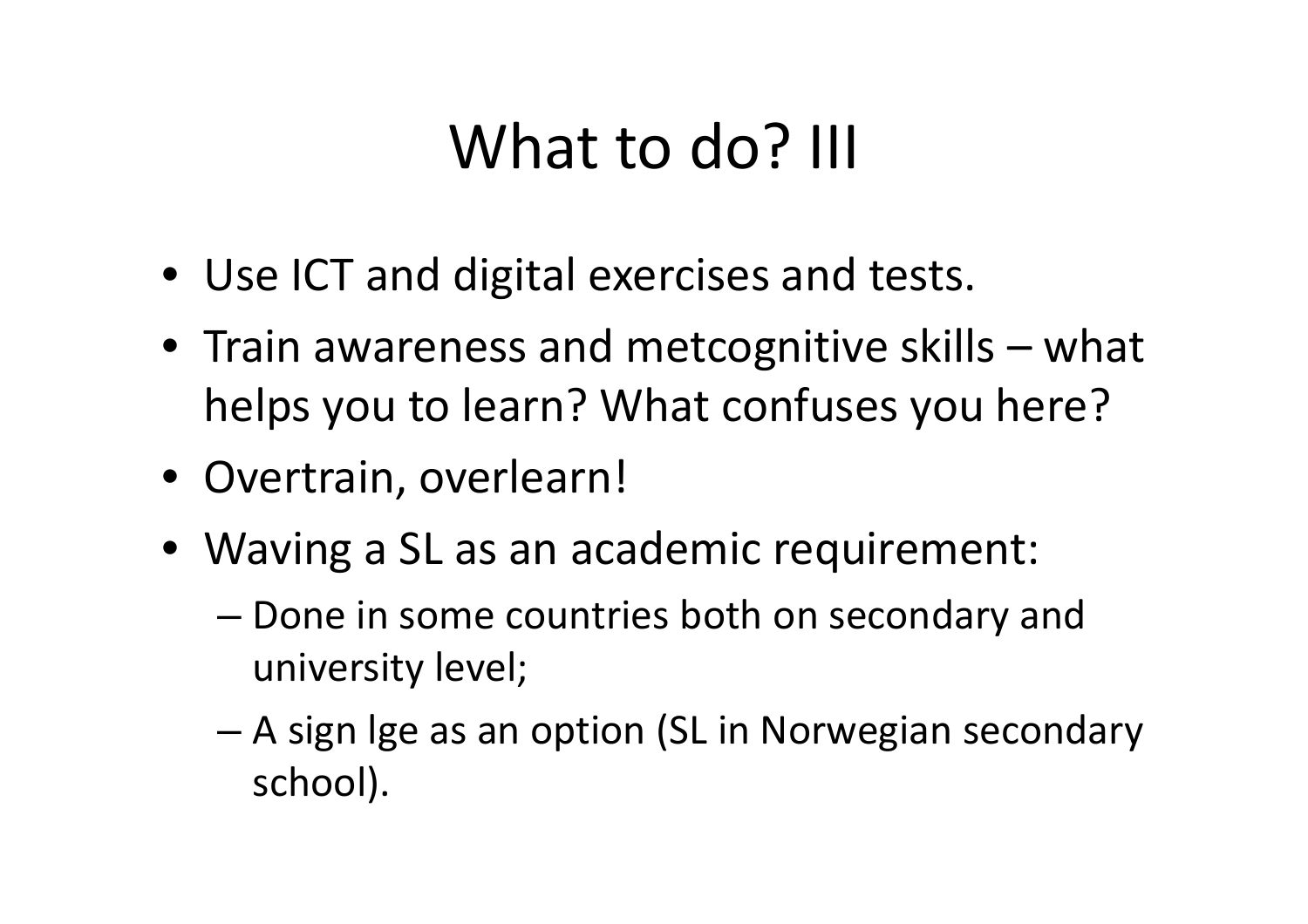#### Conclusions and suggestions

- Schools should sensitise their SL instructors about dyslexia and its effects on acquiring SL.
- Schools should develop their own systems of identifying and supporting students with dyslexia in SL learning.
- Parents should advocate for individualised appraoch at schools as schools often do not know anything about the issues.